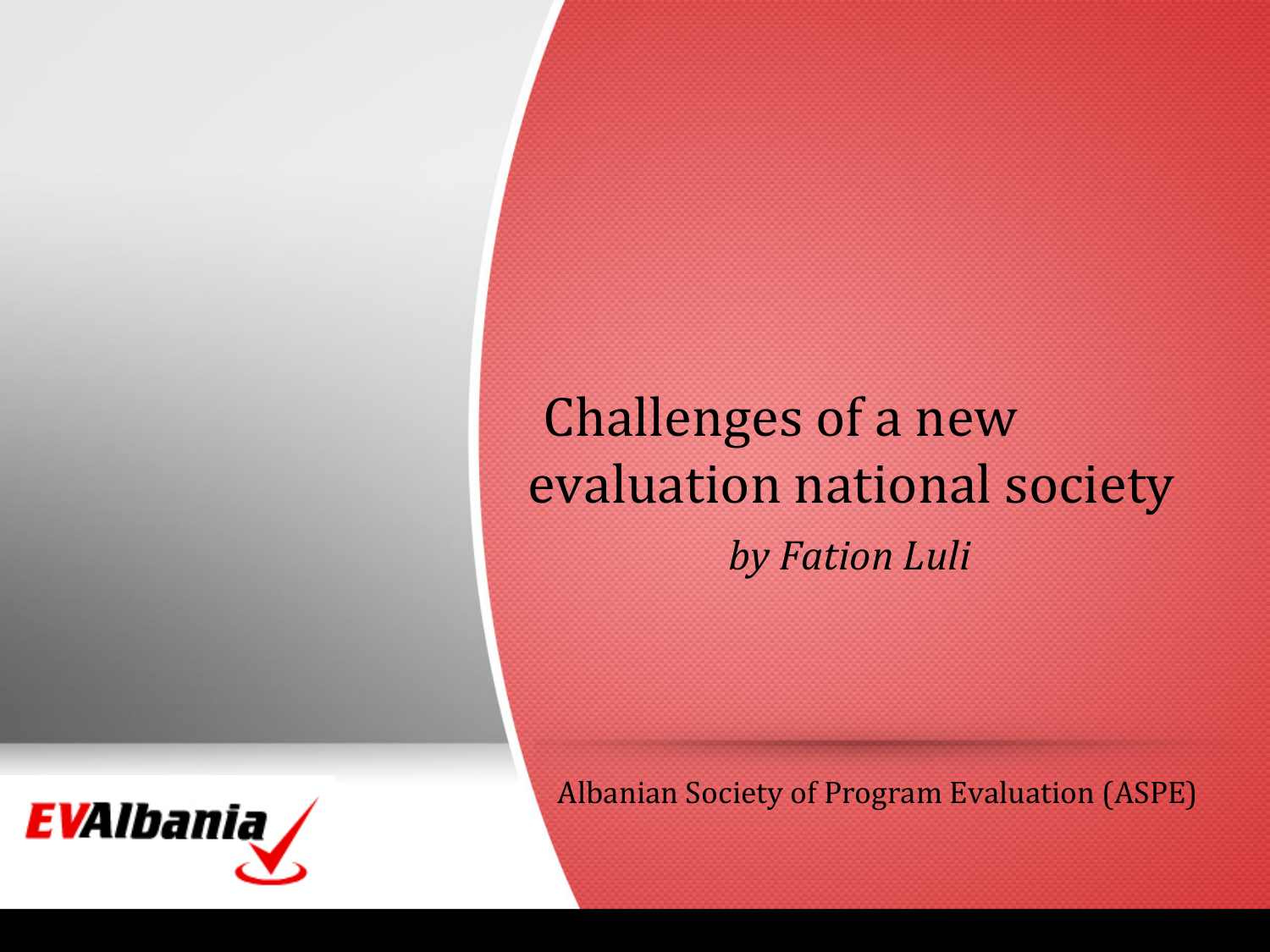# **Content&**))

- **B** Assessment Context in Albania
- **Et The first steps of the ASPE**
- **B** Organisation and Membership
- **Mission** and objective
- **H** How to strengthen the institutional and evaluation capacity of ASPE
- **B** Agreement ASPE SQEP and two positive outcomes
- **国** Initiative EvAlbania
- **Et** Constraints
- **Innovations, lessons learned and next steps**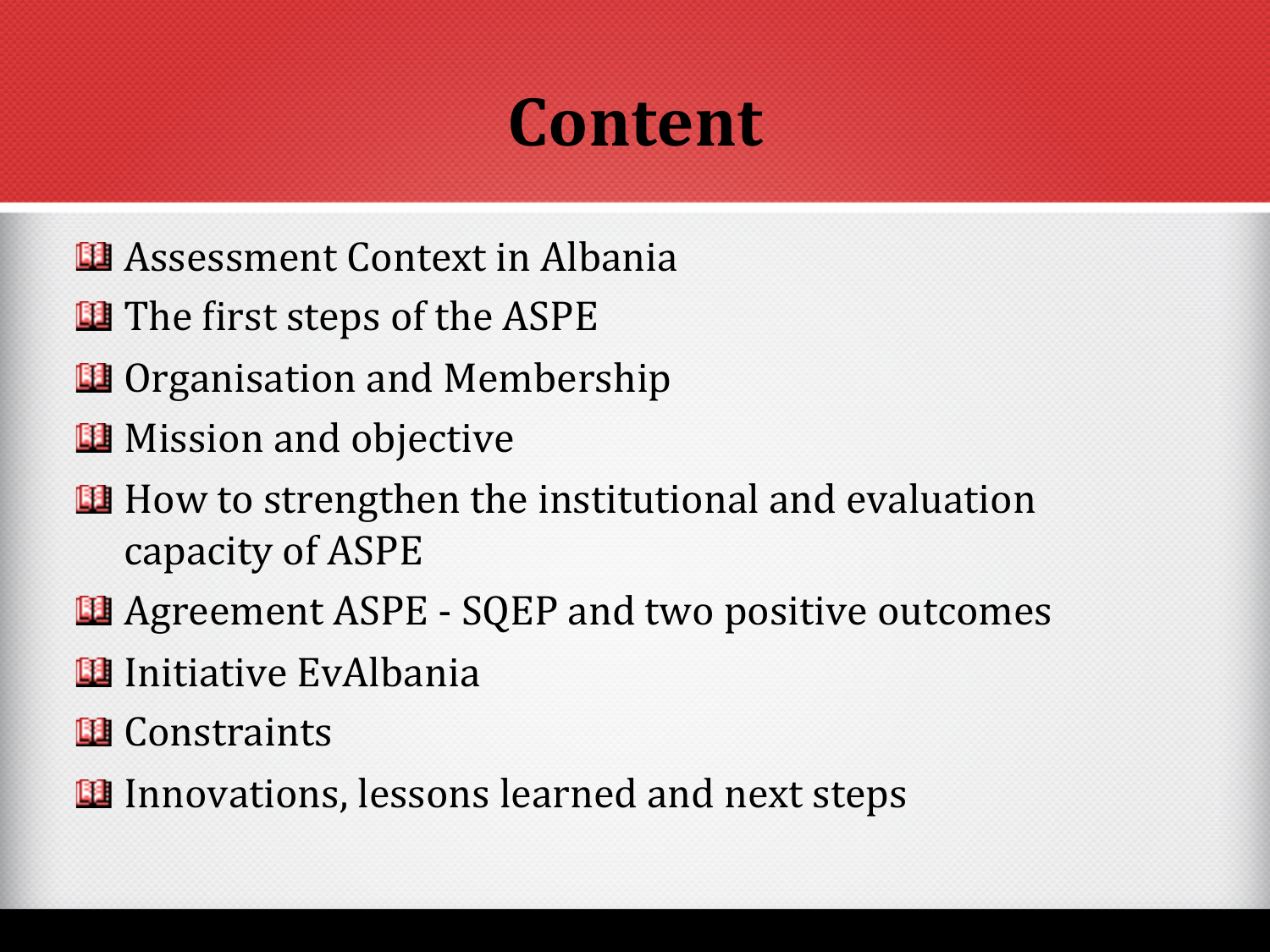# Assessment context in Albania

- **Ex** An environment favourable to the development of a culture of healthy governance, managing for results and accountability after the post-Communist era
- **Et** The evaluation function remains currently underdeveloped in Albania
- $\Box$  The program evaluation is generally justified by audit activities, monitoring or procedures to improve the quality (ISO certification), thus creating a further confusion as to the true nature of the evaluation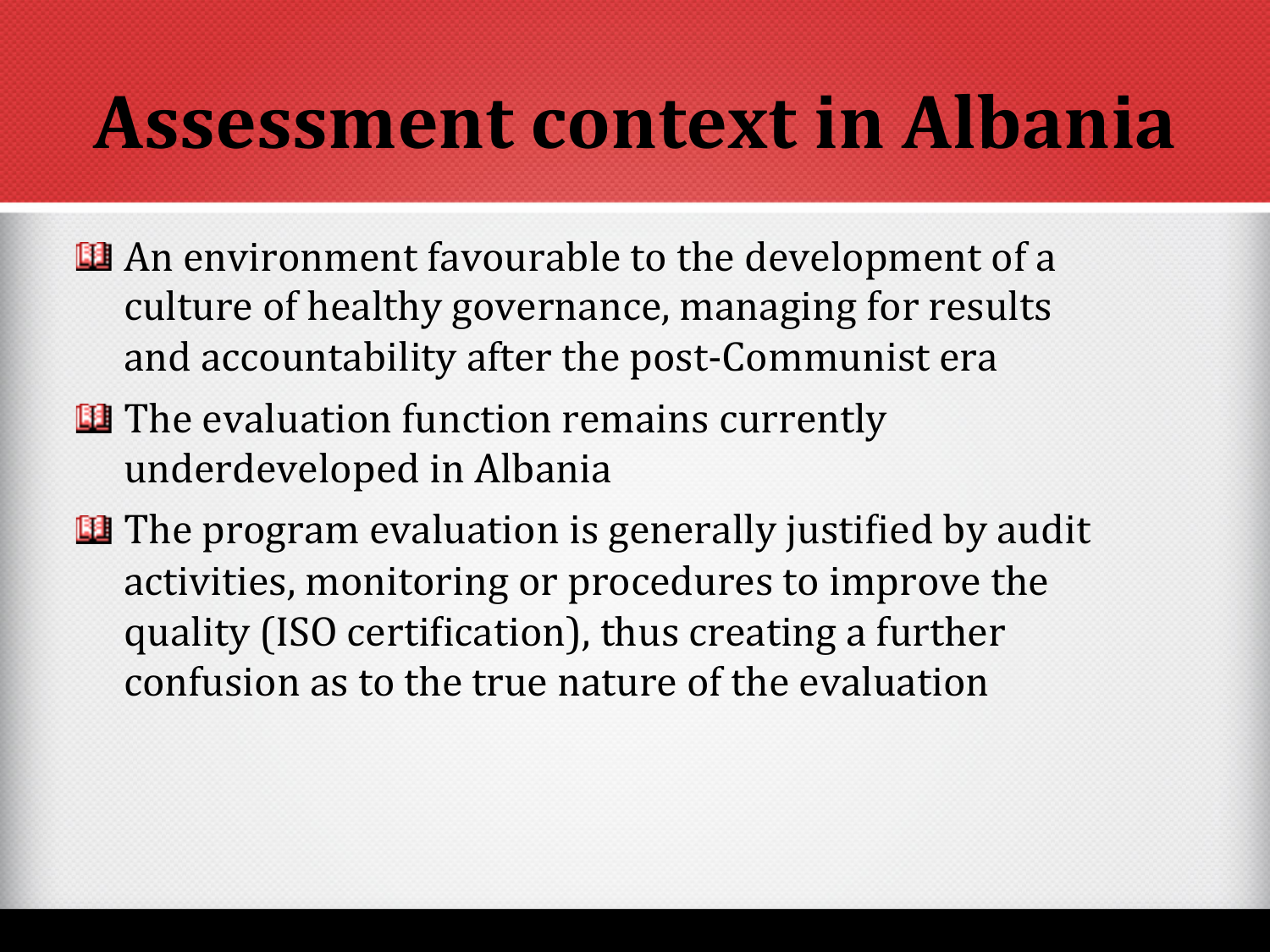## **The first steps of the ASPE**

- **B** Formalization of the Albanian Society of Program Evaluation (ASPE) began in **April 2011**
- **E** Establishment of the contact between ASPE and SQEP
- **EE** A first informal network was formed in **July 2011**
- $\blacksquare$  Legally established and officially recognized by the Albanian government in October 2011
- The reasons for establishment : to raise awareness, supply and demand for evaluation, and build a community of evaluation stakeholders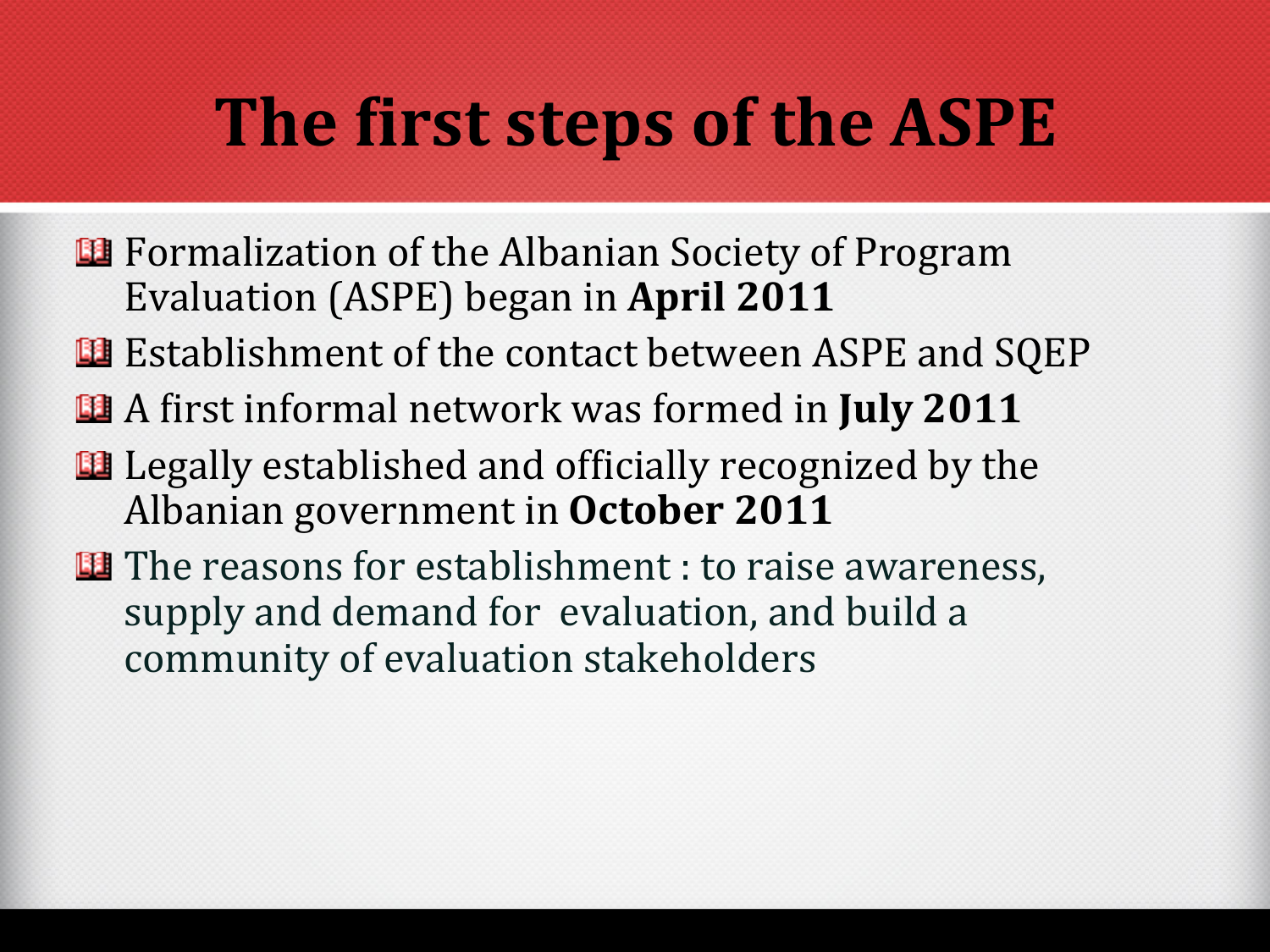# **Organisation and Membership**

#### **Organisation&**

- **The ASPE** is defined as a non-profit organisation with a formal constitution. It is headed by a president and led by a steering board of five members which report to the Assembly members
- **EE** The Assembly shall elect for terms of two years, the President and the Board of Directors
- Led and coordinated by volunteers

#### **Membership&**

- **B** It is a professional organization, open-society, non-exclusive, trying to gather all interested parties in the evaluation
- **B** ASPE had 15 members as of October 2012. It plans a membership of 90 members by the end of 2013: policy maker, manager, practitioner, teacher, student or otherwise, and whether it comes from the government, various public networks, private intersection, municipal or community.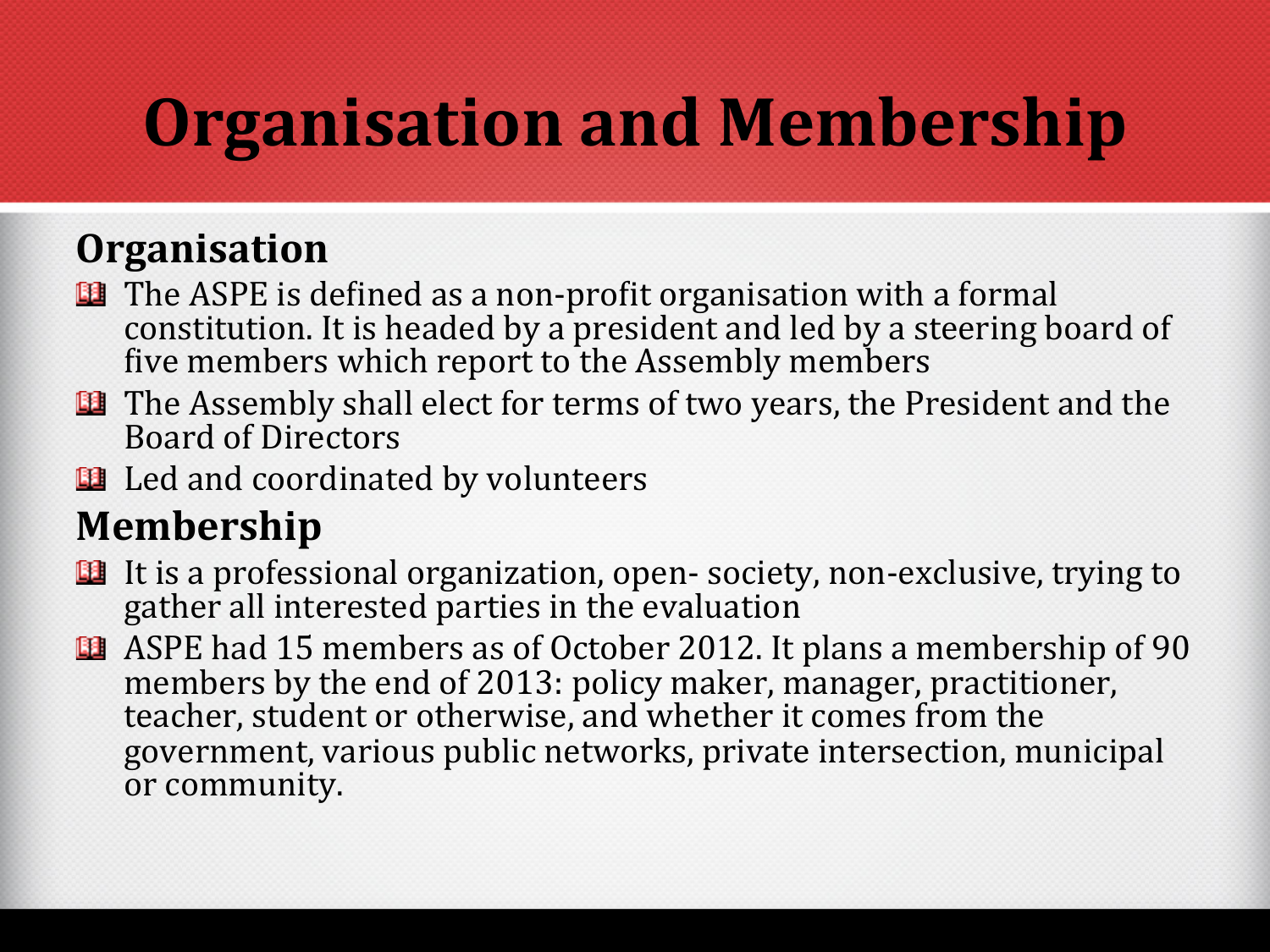## **Mission and objectives**

The ASPE **aims** to promote the theory, practice, understanding and use of evaluation

It has its **mission** such as:

- **E** Contribute to the development of program evaluation in Albania;)
- **B** Promote the use of evaluation in public and private organizations;)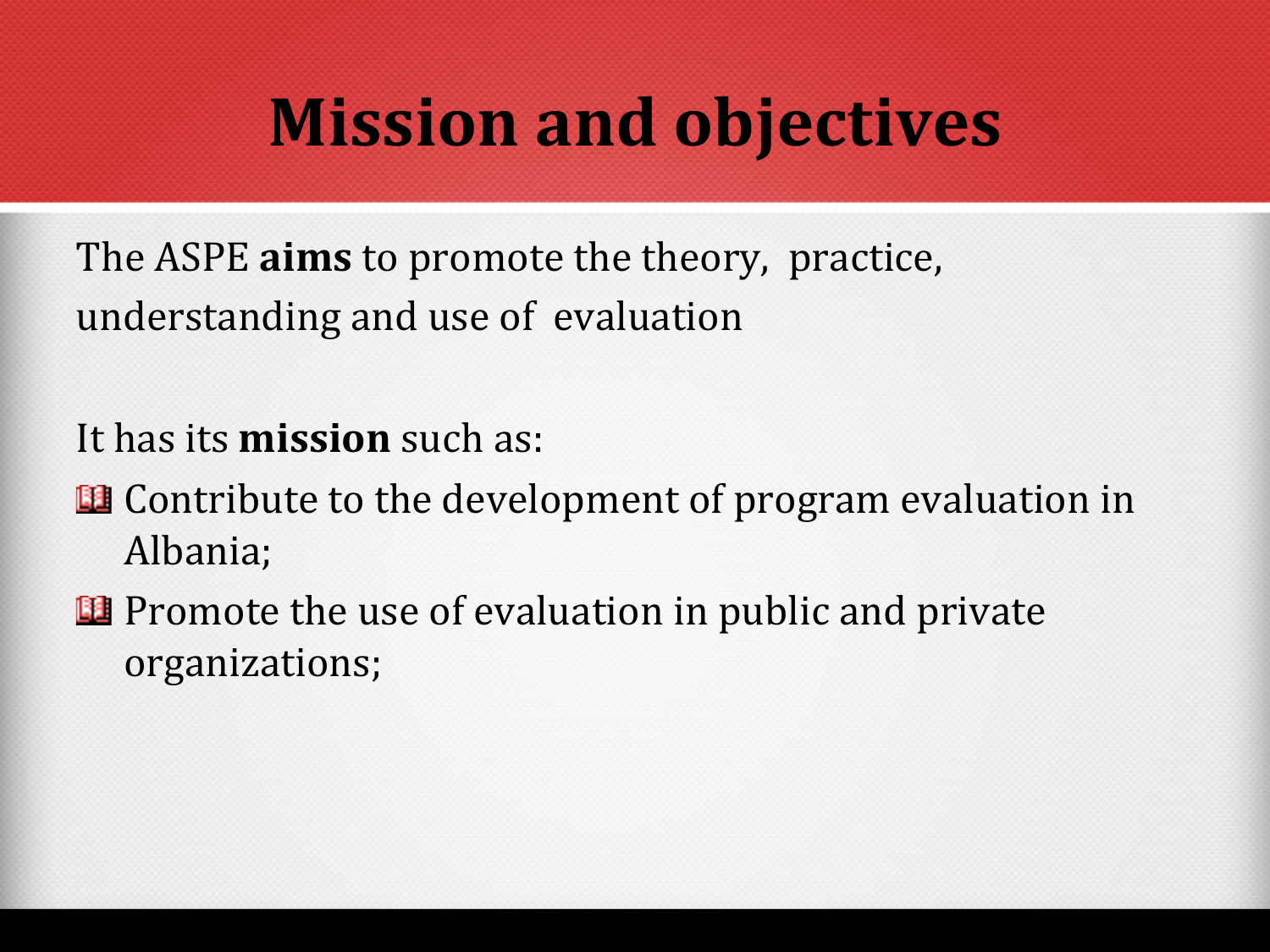# **Mission and objectives**

#### **Specific objectives**

- **Provide** basic training and professional development in areas related to the evaluation:
- **B** Promote evaluation (advocacy) and encourage the understanding and use of evaluation:
- **E** Encourage the development of the theory and practice of evaluation by the publication of these advances and recognizing the exceptional contributions;)
- $\Box$  Identify the ethical principles and standards of evaluation practice in Albania and promote their use;
- $\Box$  Organize discussion forums that provide networking opportunities and enrichment of the scope of evaluation (seminars, workshops, conferences, etc.);
- **B** Gather members who have similar interests in evaluation;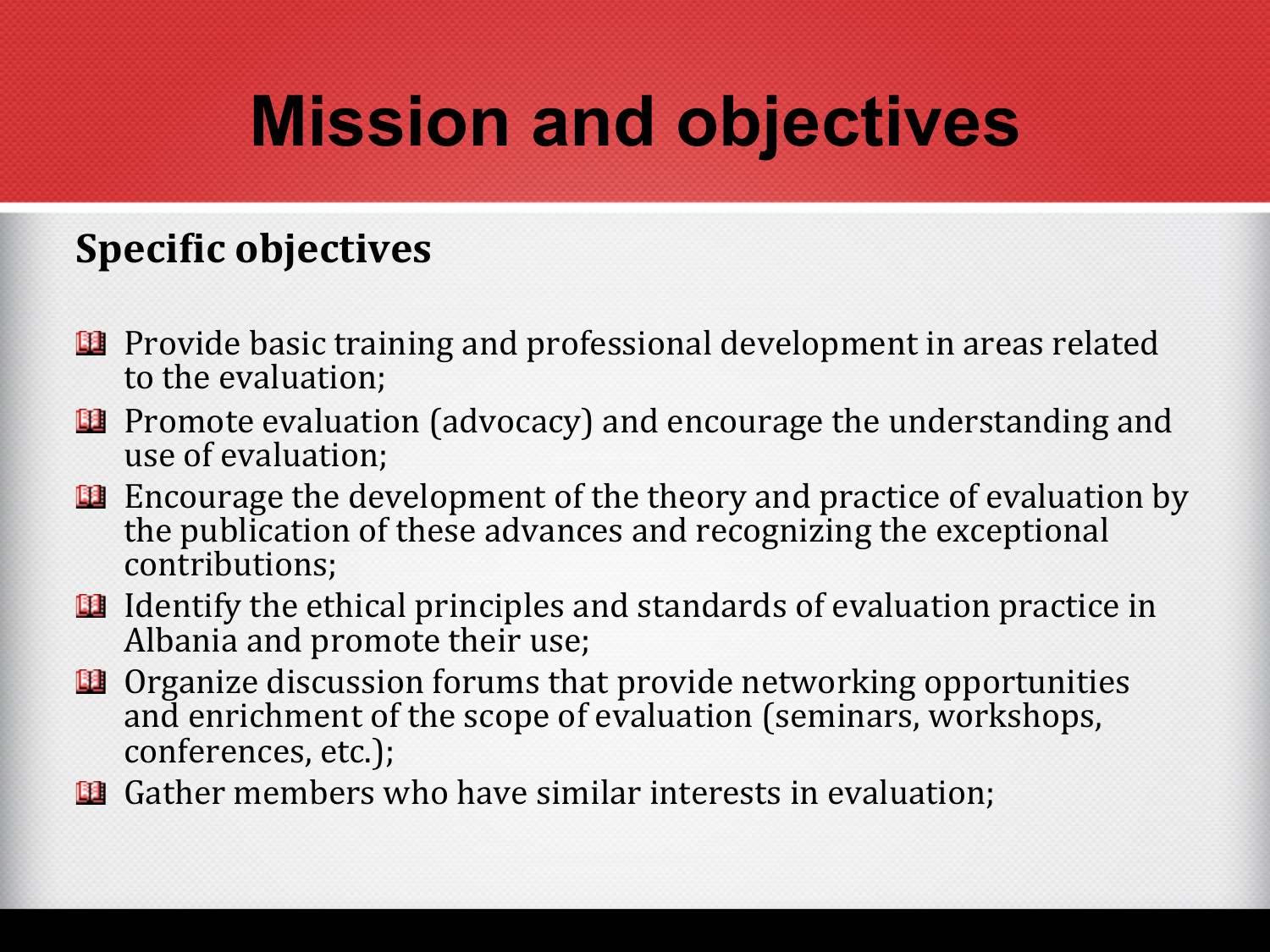**How to strengthen the institutional and evaluation capacity** 

### **Strategic Plan 2012 - 2013**

**B**Promoting evaluation **B**Professional international cooperation **B** Professional development and teaching **El** Funding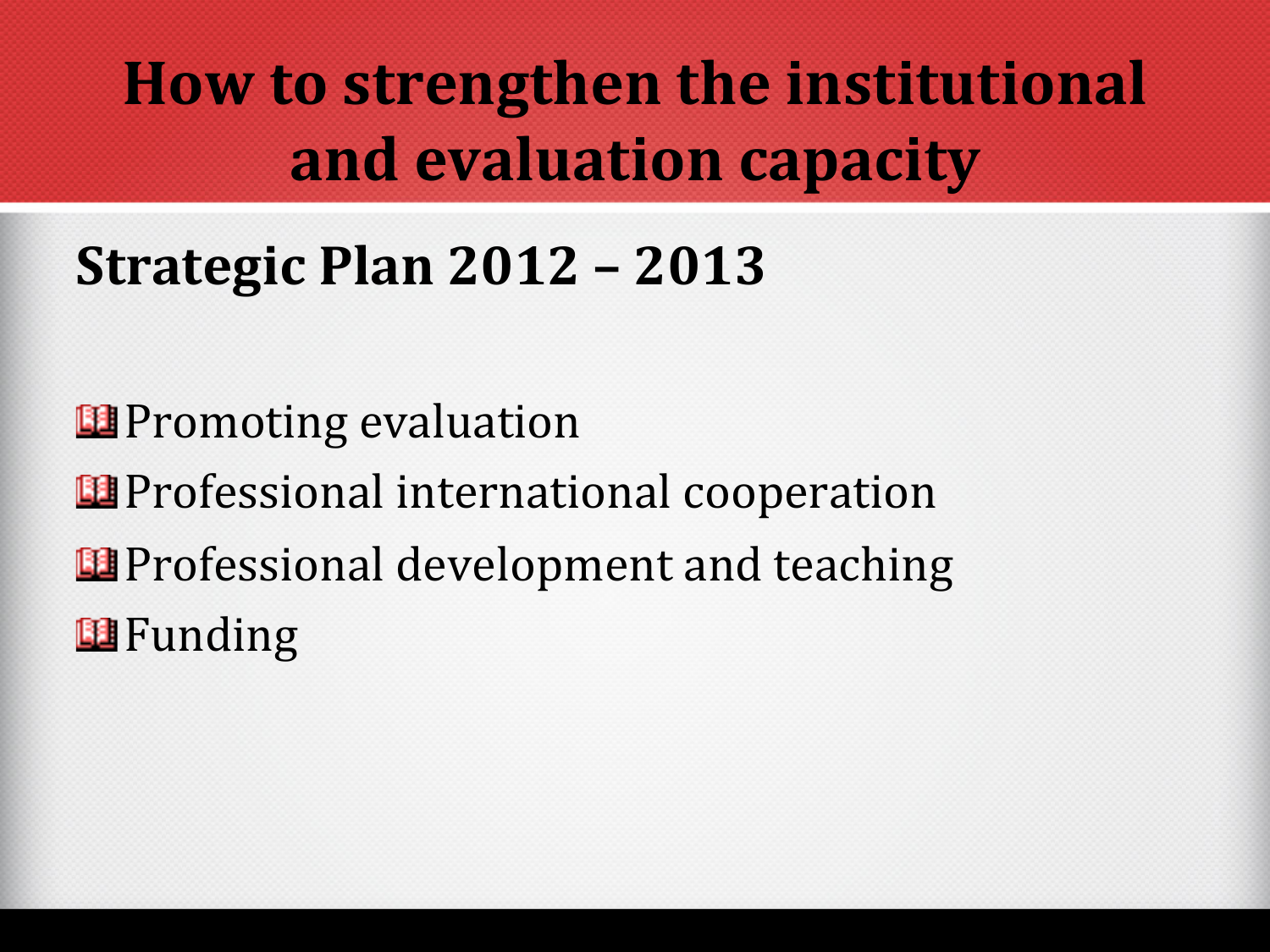### **How to strengthen the institutional** and evaluation capacity

- **El** Agreement ASPE SQEP (May 2012)
- **El** International Organization for Cooperation in Evaluation (IOCE) (October 2011)
- **El** Initiative "EvAlbania." Developed by the ASPE and SQEP within the framework of EvalPartners and under the responsibility of the IOCE and UNICEF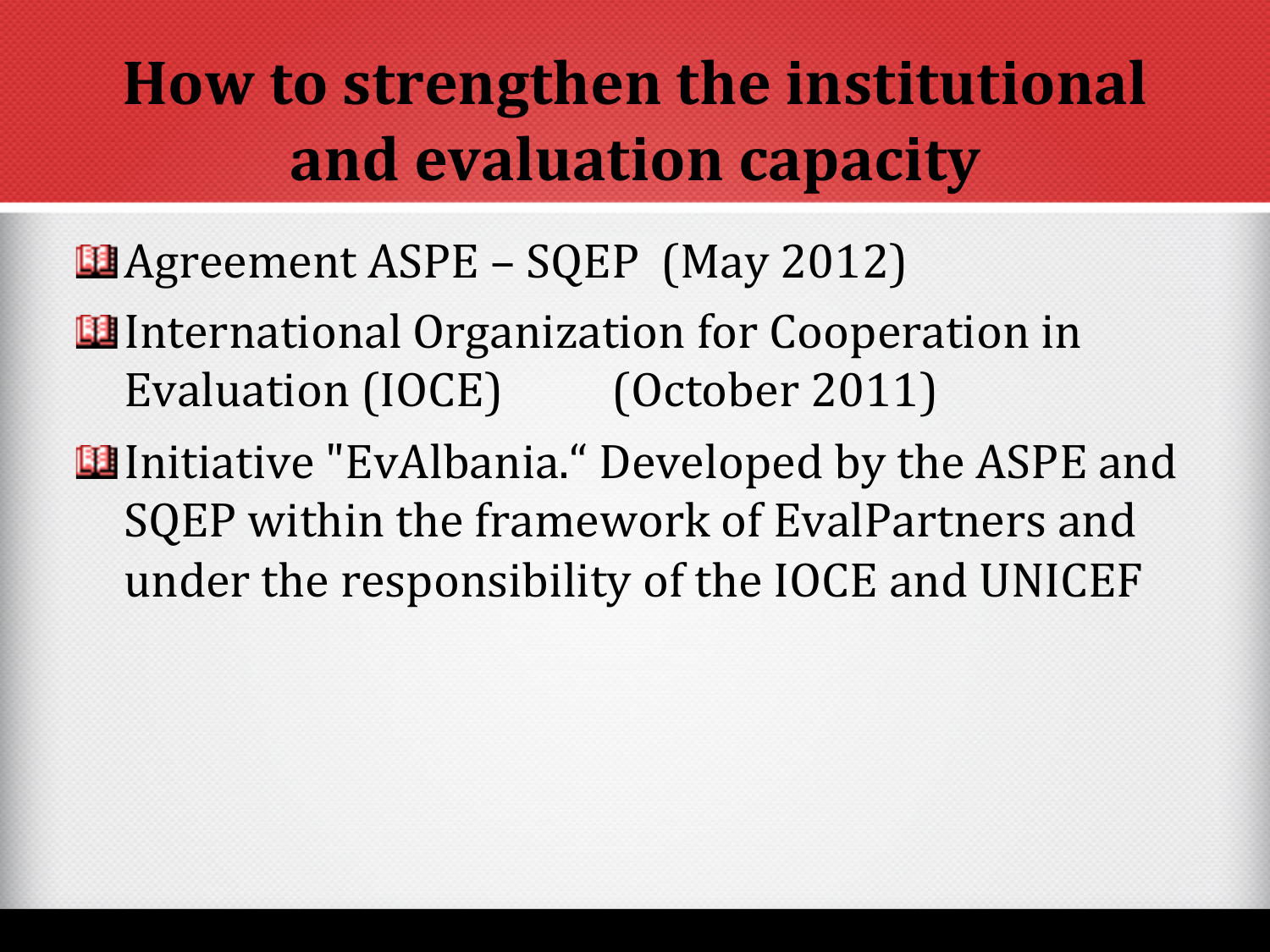## **Agreement ASPE - SQEP and two positive outcomes**

The following activities support and expert advice from SQEP already underway include:

- **B** Support the formalization of the ASPE (statutes, providing services to members);
- **B** Support the development of individual and institutional capacity in evaluation of the members of the ASPE (university training, training to the emerging community of evaluators);
- **B** Support the integration of ASPE in the existing evaluation networks in Europe, in Francophonie and internationally;
- **B** Support the promotion of evaluation in Albania (standards of practice, ethical principles).
- **I** International Organization for Cooperation in Evaluation (IOCE) (**October&2011**))
- **Et** Francophone Evaluation Network (Réseau francophone de l'évaluation
	- )))))E)RFE))(**July&2012**),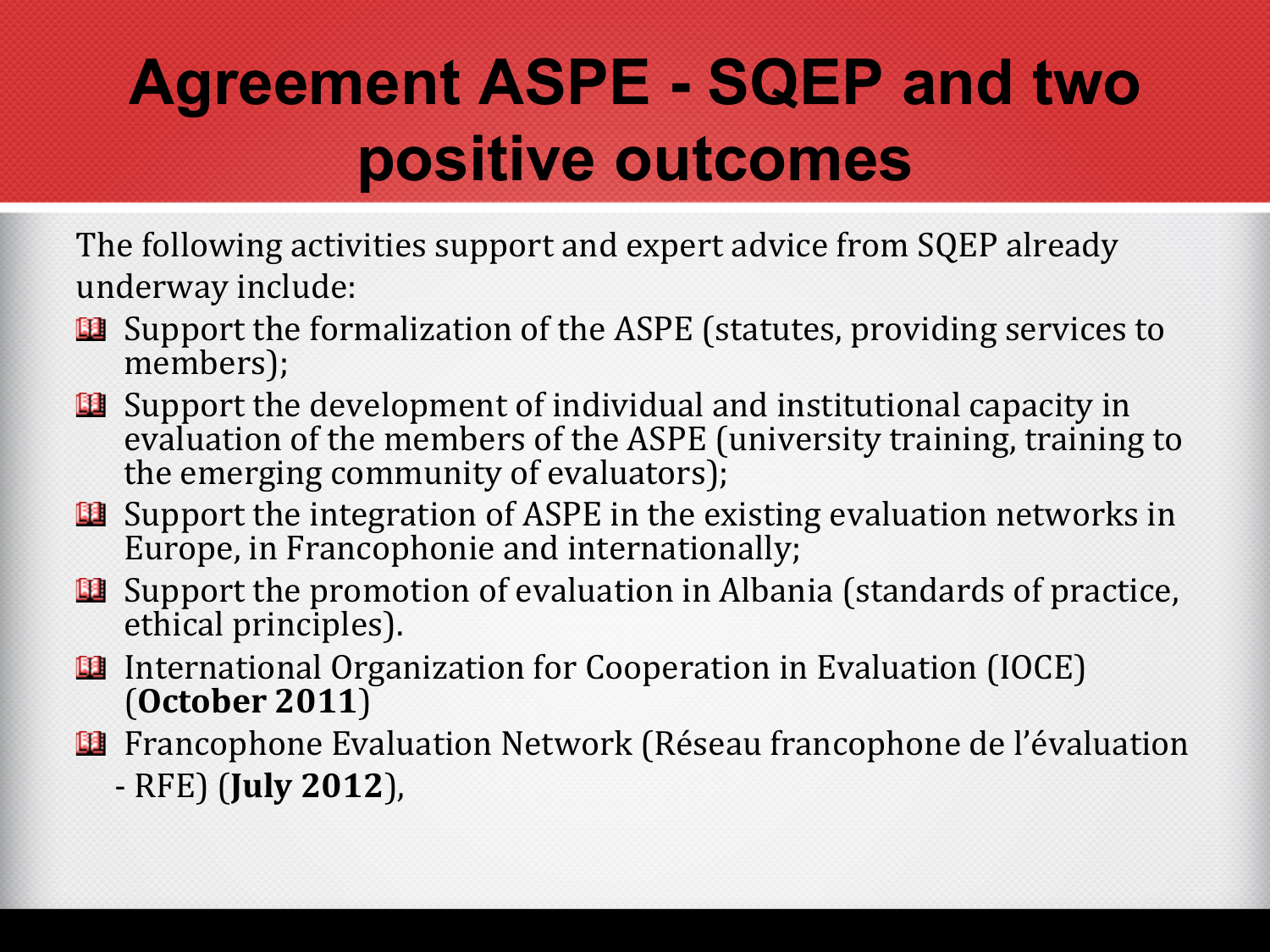## Initiative "EvAlbania"

#### Initiative "EvAlbania"

The initiative "EvAlbania" targets the achievement of three specific projects that support the implementation of the strategic plan of the ASPE

- **E** The first project concerns the strengthening of the **institutional capacity** of the ASPE (Permanent secretariat and development of its) website)
- **E** The second project speaks to the **evaluation demand and evaluation offer**
- **E** The third project aims to develop the **offer of a university education**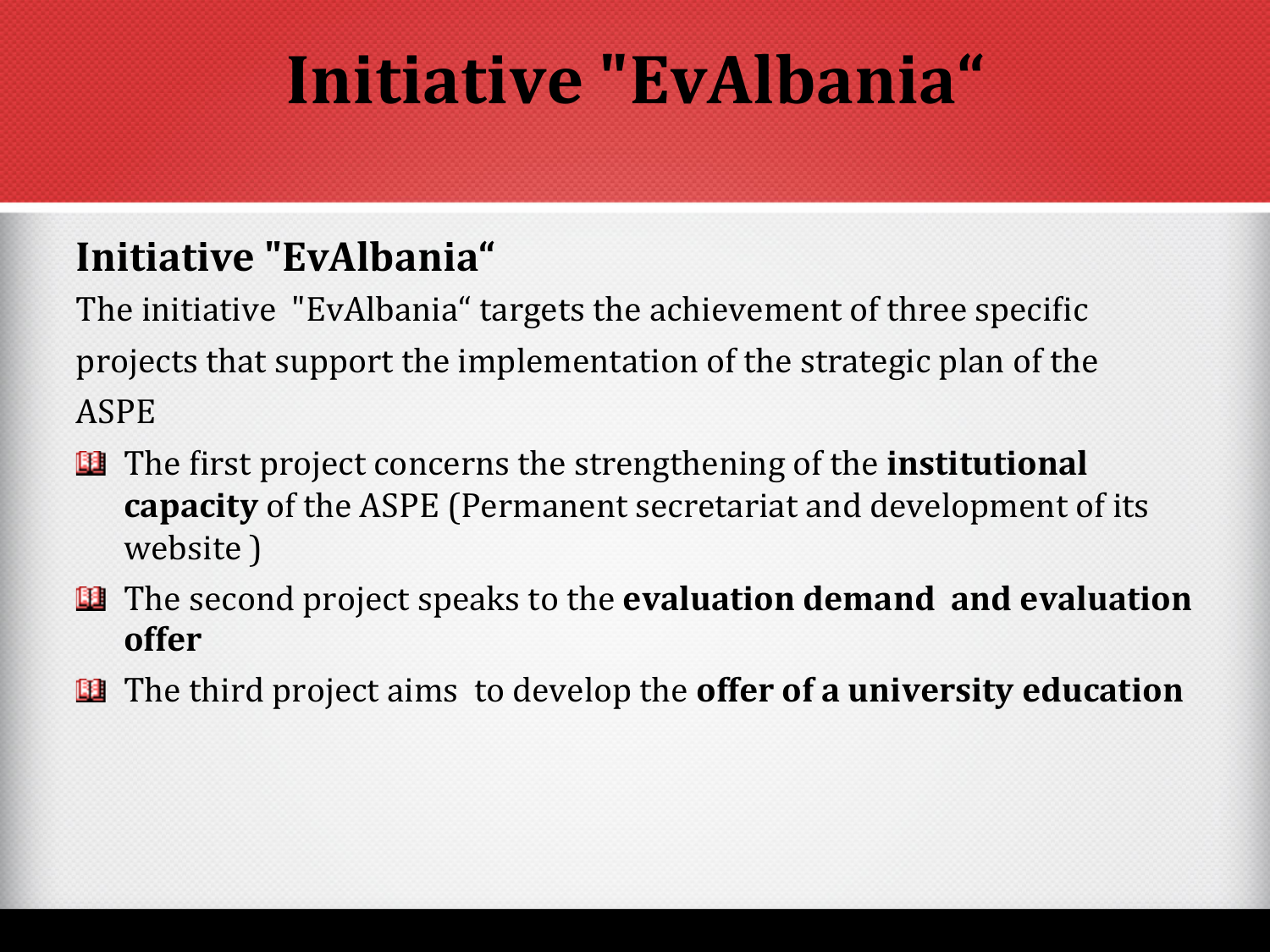## **Constraints**

#### **Constraints&**

**Lack** of technical and financial resources

- **EX** Non-resident president in Albania
- **EX** Neither supply nor demand in evaluation
- $\blacksquare$  A partnership ASPE SQEP developed on a strictly voluntary basis
- **E**Operate in an environment where everything has to be build in evaluation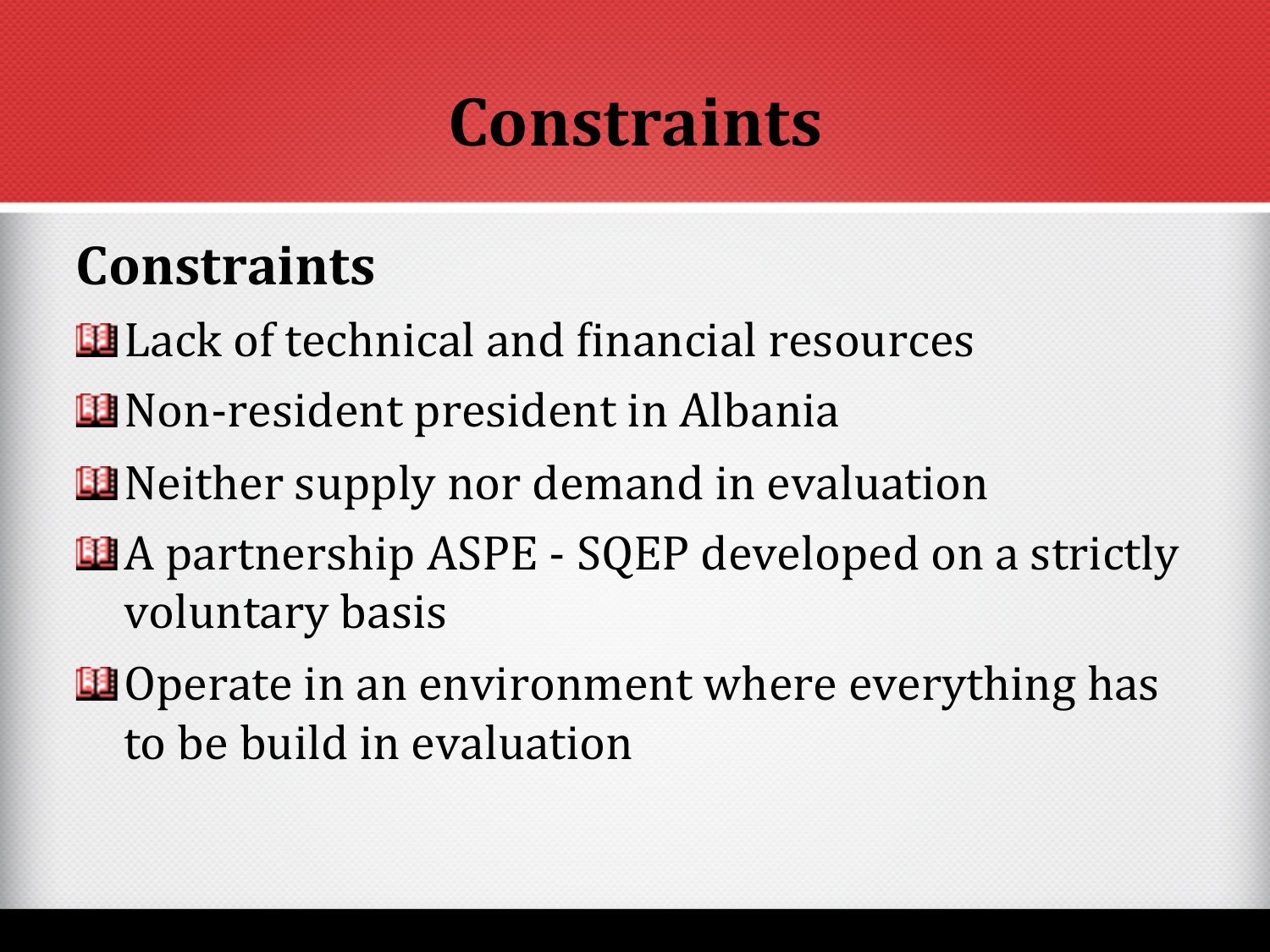## **Innovations, lessons learned, next&steps**

#### **Innovations and lessons learned**

**El** Much can be done with little **EX** Manage and measure the ambitions **EX** Attach importance to the human factor **E** Networking timely **B**Innovation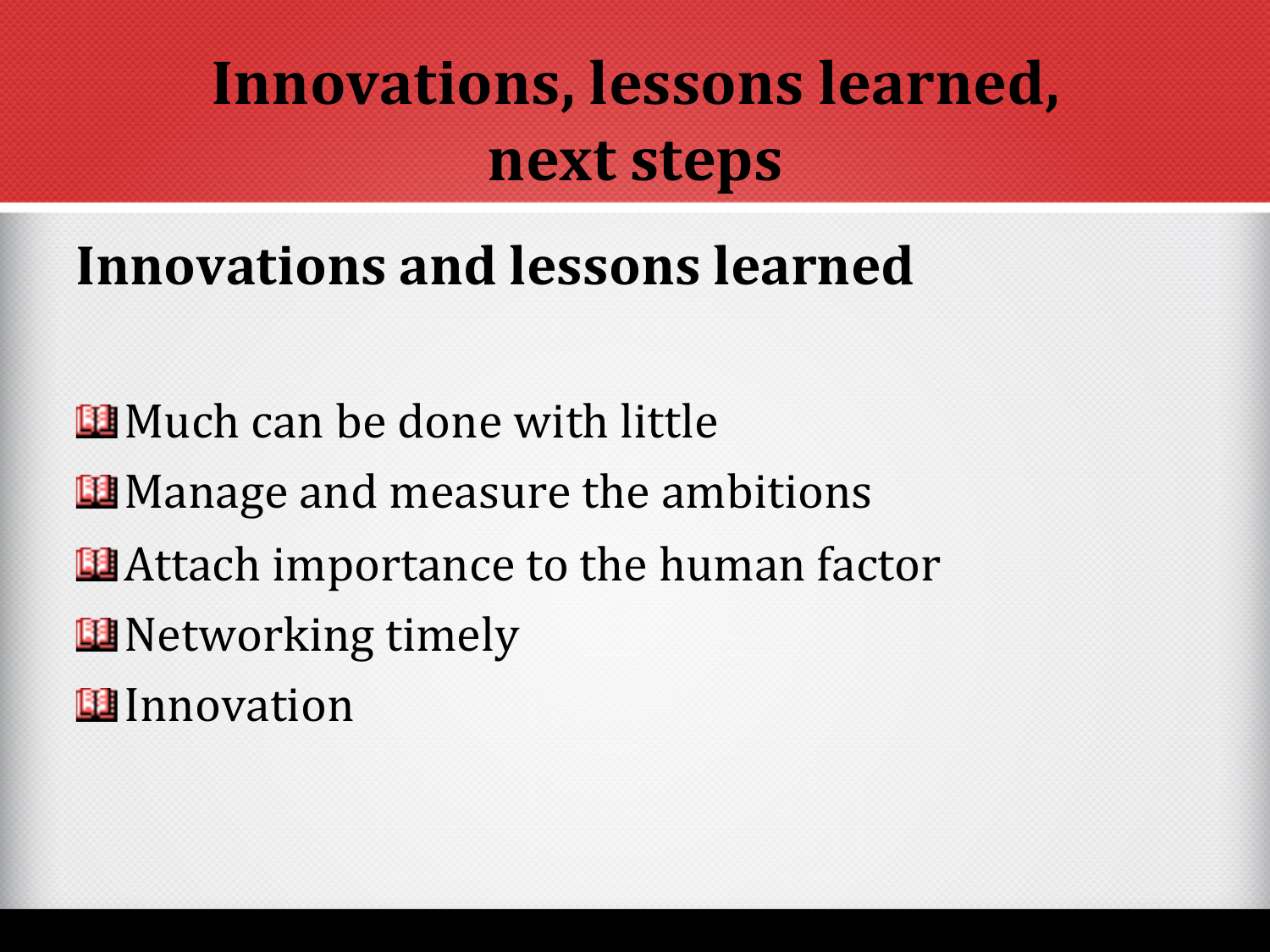## Innovations, lessons learned, **&next&steps**

#### **Next steps**

 $\blacksquare$  Realise its strategic plan and the initiative

)))"EvAlbania"))

**EE** Concrete actions on the ground

**Example 12** Ensure the interest, support and funding to achieve its ambitions

**Leading a community emerging evaluators** 

**Increase the role as promoter of the evaluation to** institutions and individuals